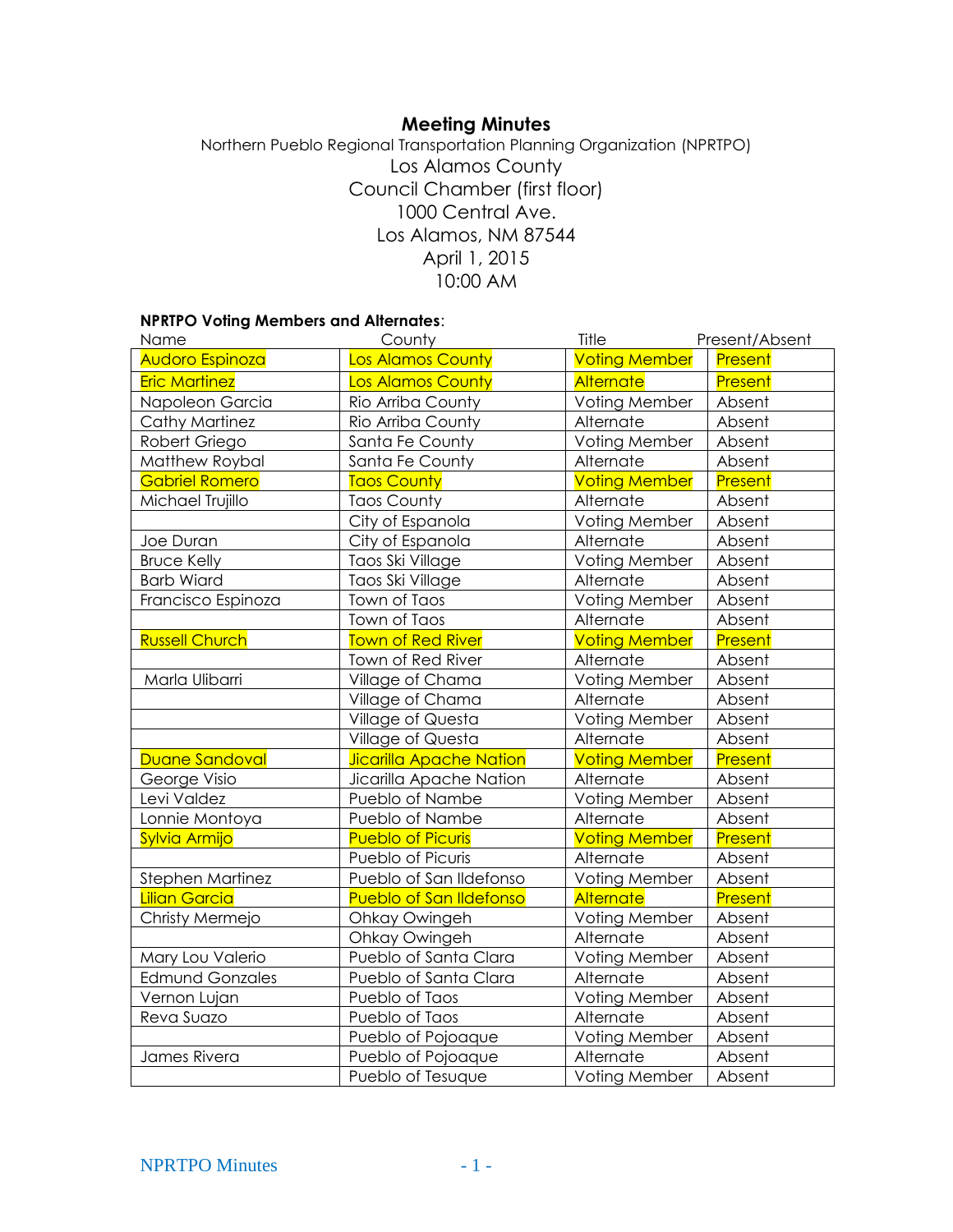| <b>NPRTPO Program Manager</b> |  |
|-------------------------------|--|
|-------------------------------|--|

| Eric Ghahate | <b>NCNMEDD</b> |
|--------------|----------------|

## **NMDOT Staff**

Aaron Detter **Asset Management and Planning Division** 

## **Guest Members**

Stacey McGuire NCRTD

#### **I. Call Meeting to Order**

The Meeting was called to order at 10:23 p.m. by Chair Russell Naranjo, City of Espanola.

#### **II. Pledge of Allegiance**

#### **III. Welcome and Introductions:**

Chair Gabriel Romero, Taos County welcomed NPRTPO membership to Los Alamos County.

Individual introductions were conducted by each NPRTPO member and guests.

## **IV. Approval of the Agenda:**

Chair Gabriel Romero, Taos County called for a motion to approve the agenda as amended to allow for nominations of Chair and Vice-Chair.

Audoro Espinoza, Los Alamos County, made the motion to approve the agenda as amended; the motion was seconded by Russell Church, Town of Red River. The motion carried and all voted in favor.

**V.** Chair Gabriel Romero, Taos County called for a motion for nomination of Chair and Vice Chair, Gabriel Romero, Taos County was nominated for Chair, Stacey McGuire, NCRTD was nominated for Vice Chair.

Sylvia Armijo, Picuris Pueblo, made the motion to approve the nominations; the motion was seconded by Russell Church, Town of Red River. The motion carried and all voted in favor.

#### **VI. Approval of the Minutes: (March 5, 2015, Rio Arriba County)**

Chair Gabriel Romero, Taos County called for a motion to approve the minutes as submitted.

Russell Church, Town of Red River, made the motion to approve the minutes as submitted; the motion was seconded by Stacey Mcguire, NCRTD. The motion carried and all voted in favor.

#### **VI. Public Comments-5 minutes/person**:

Chair Russell Naranjo, City of Espanola called for any public comment.

No Public Comments

#### **VII. . 2015 NPRTPO Regional Transportation Improvement Program Recommendation (RTIPR) Prioritization**